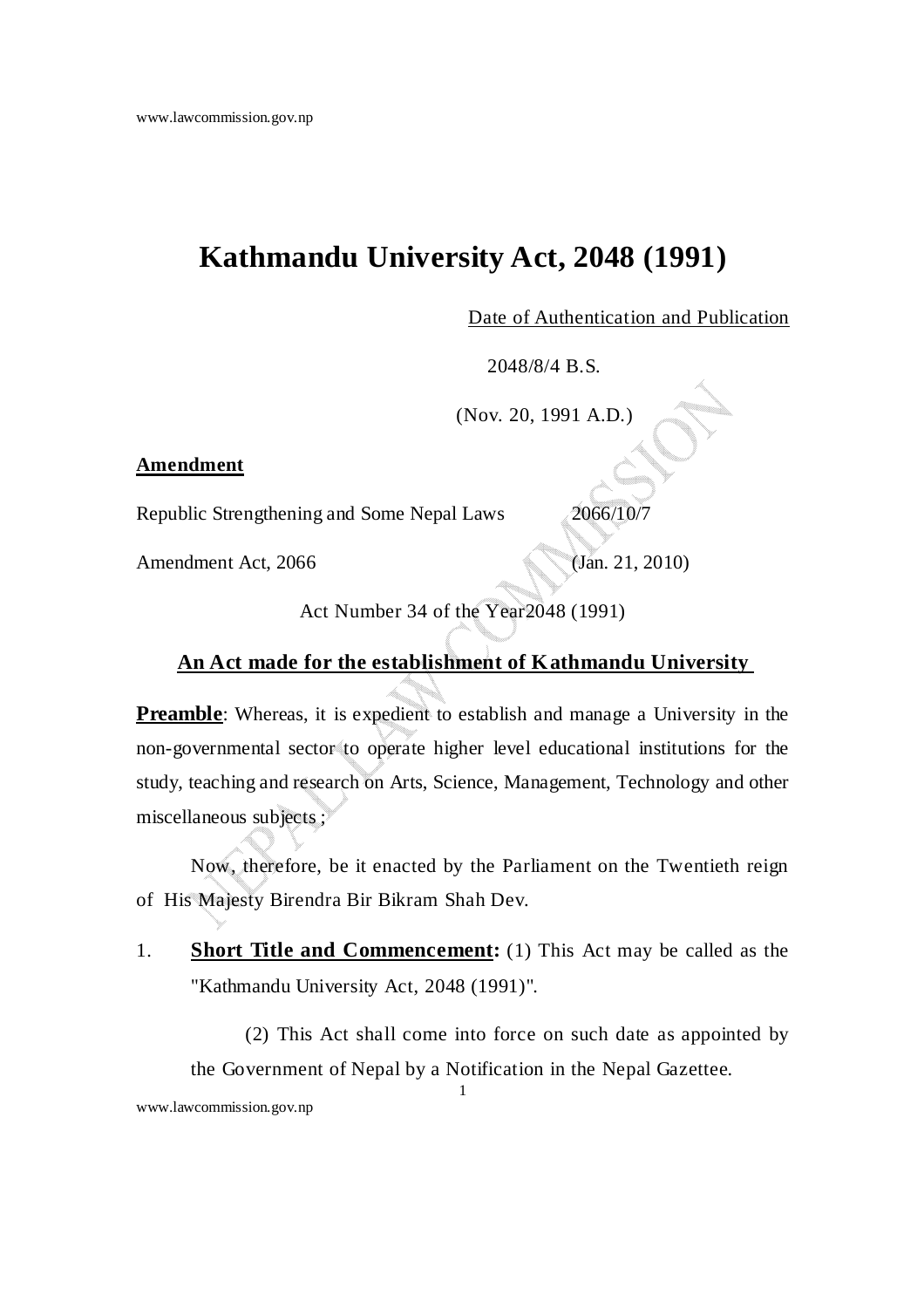- 2. **Definitions**: Unless the subject or the context otherwise requires, in this  $Act: -$ 
	- (a) "University" means the Kathamndu University established pursuant to this Act.
	- (b) "Senate" means Senate of the University as referred to in Section 4.
	- (c) "Executive Council" means the Executive Council as referred to in Section 6.
	- (d) "Academic Council" means the Academic Council as referred to in Section 8.
	- (e) "Dean" means the chief of the different faculties established under the University.
	- (f) "School" means the institutions where the programmes are to be operated of each faculty of the University.
	- (g) "College" means the educational institution affiliated to the University.
	- (g) "Professor (*Pracharya*)" means the professor of college.
	- (h) "Prescribed" or "as prescribed" means prescribed or as prescribed in the Rules framed under this Act.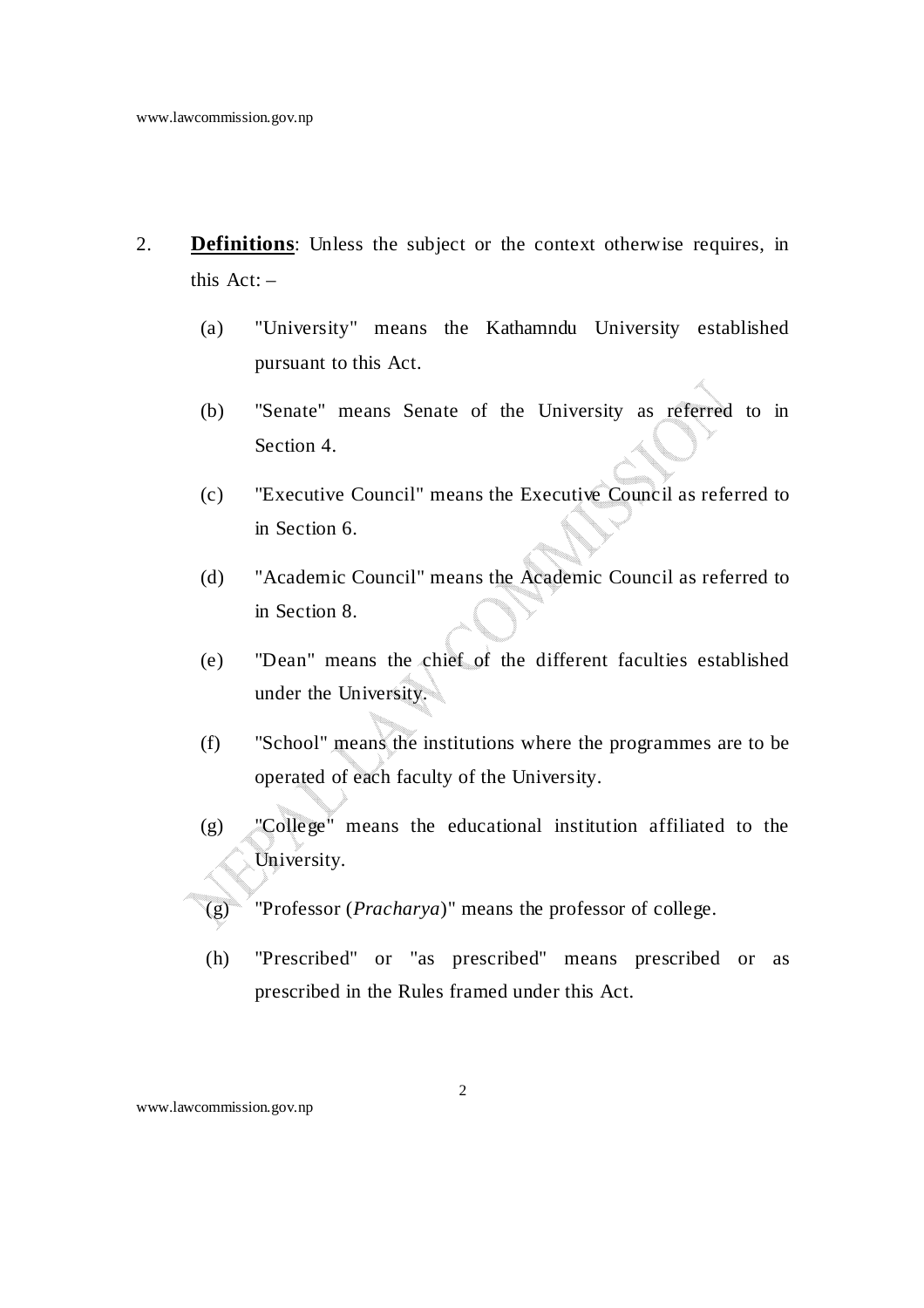3. **Establishment of the University**: (1) The Kathmandu University shall be established to operate higher level educational institution on Arts, Science, Law, Management, Education, Technical and other Vocational subjects.

 (2) The University shall be an autonomous corporate body with perceptual succession.

(3) The University shall have a separate seal.

 (4) The University may, like an individual, acquire, use, sell, mortgage or otherwise dispose of movable and immovable property.

 (5) The University may, like an individual, sue and may be sued in the same name.

 (6) The Central Office of the University shall be located at *Dhulikhel*.

4. **Constitution of the Senate**: (1) There shall be a Senate consisting following members: -

| (a) | Chancellor                | - Chairperson |  |
|-----|---------------------------|---------------|--|
| (b) | Pro-Chancellor            | - Member      |  |
| (c) | Vice-Chancellor           | - Member      |  |
| (d) | Registarar                | - Member      |  |
| (e) | Member, National Planning |               |  |
|     |                           |               |  |

www.lawcommission.gov.np

k. g.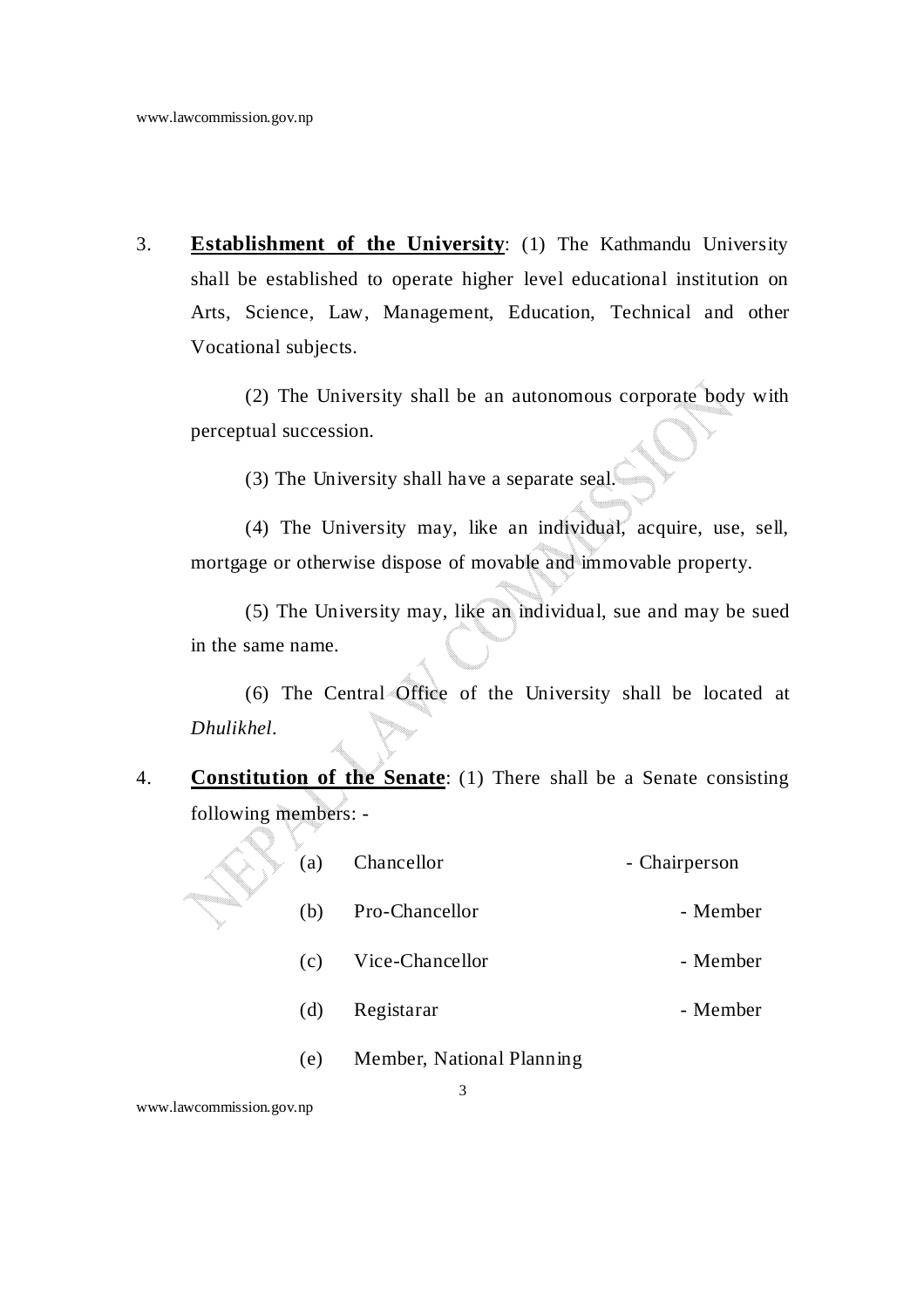|     | Commission (looking after Education            |          |
|-----|------------------------------------------------|----------|
|     | sector)                                        | - Member |
| (f) | Secretary, Ministry of Education               |          |
|     | and Culture                                    | - Member |
| (g) | Secretary, Ministry of Finance                 | Member   |
| (h) | Deans                                          | - Member |
| (i) | One person from amongest the                   |          |
|     | Professors                                     | - Member |
| (j) | Mayor, Banepa Municipality                     | - Member |
| (k) | Mayor, Dulikhel Municipality                   | -Member  |
| (1) |                                                |          |
| (m) | Five persons from amongest the highly          |          |
|     | renowned learned persons                       | - Member |
| (n) | One person from amongest the                   |          |
|     | Industrialists                                 | -Member  |
| (0) | One person from amongest the Teachers - Member |          |

<sup>4</sup>   $\times$  Omitted by the Republic Strengthening and Some Nepal Laws Amendment Act, 2066

www.lawcommission.gov.np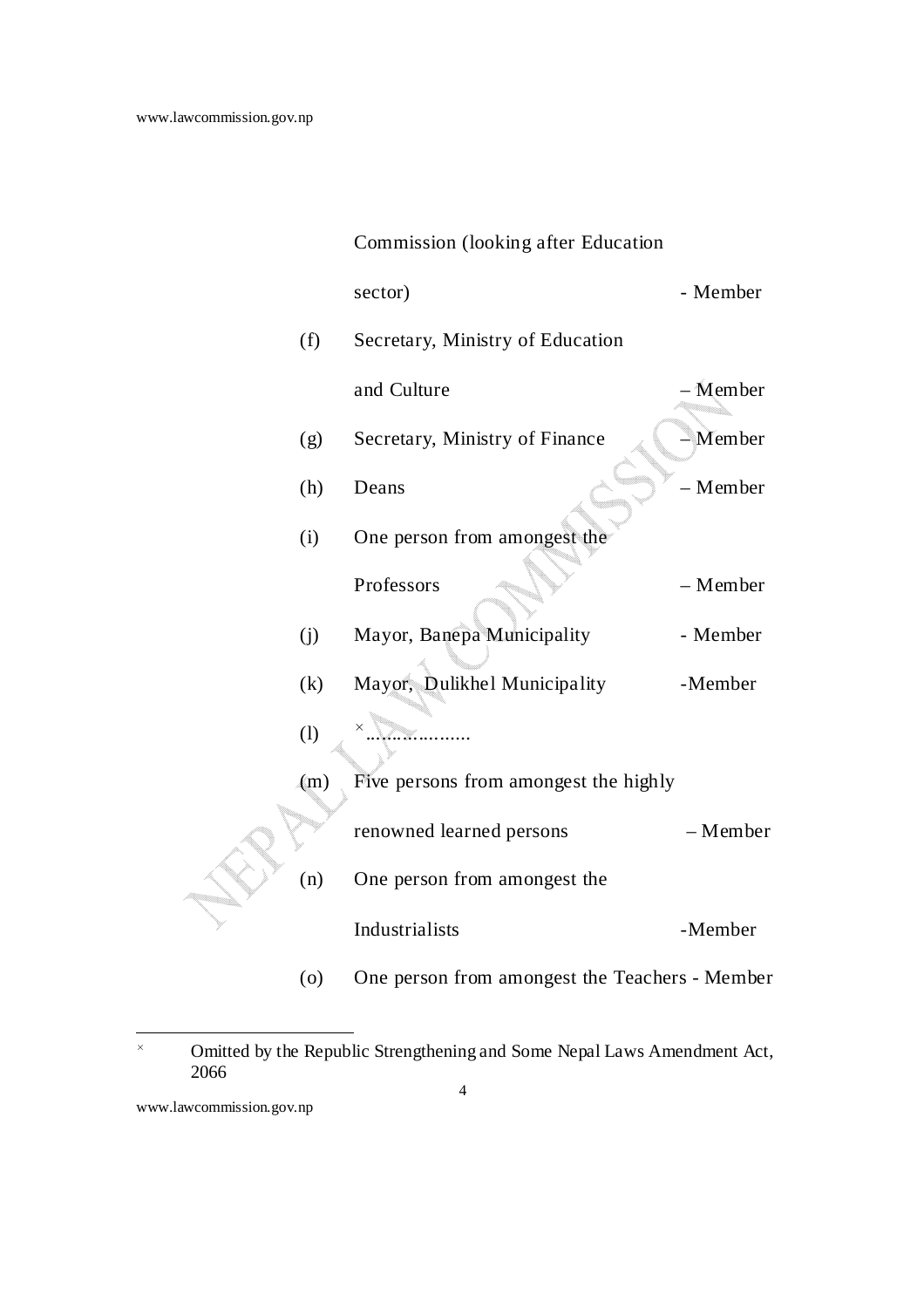- (p) One person from amongest the Students Member
- (q) Chief librarian of the University Member

(2) The members pursuant to Clause (i),  $(m)$ ,  $(n)$ ,  $(o)$ ,  $(p)$  and  $(q)$ shall be nominated by the Senate on the recommendation of Executive Council and the members pursuant to Clause (l ) shall be nominated by the Chancellor on the recommendation of Pro-chancellor.

 (3) The tenure of office of the nominated members shall be Three years.

 (4) Senate shall be the supreme and authorised body of the University.

- 5. **Functions, Duties and Powers of the Senate:** The functions, duties and powers of the Senate shall be as follows:
	- (a) To operate and arrange the programmes of the concerned subject,
	- (b) To make necessary arrangements about educational affiliation of college,
	- (c) To determine and award the degrees,
	- (d) To approve annual programme and budget,
	- (e) To approve Bye-laws relating to the University,
	- (f) To give direction and guide the schools of the University and the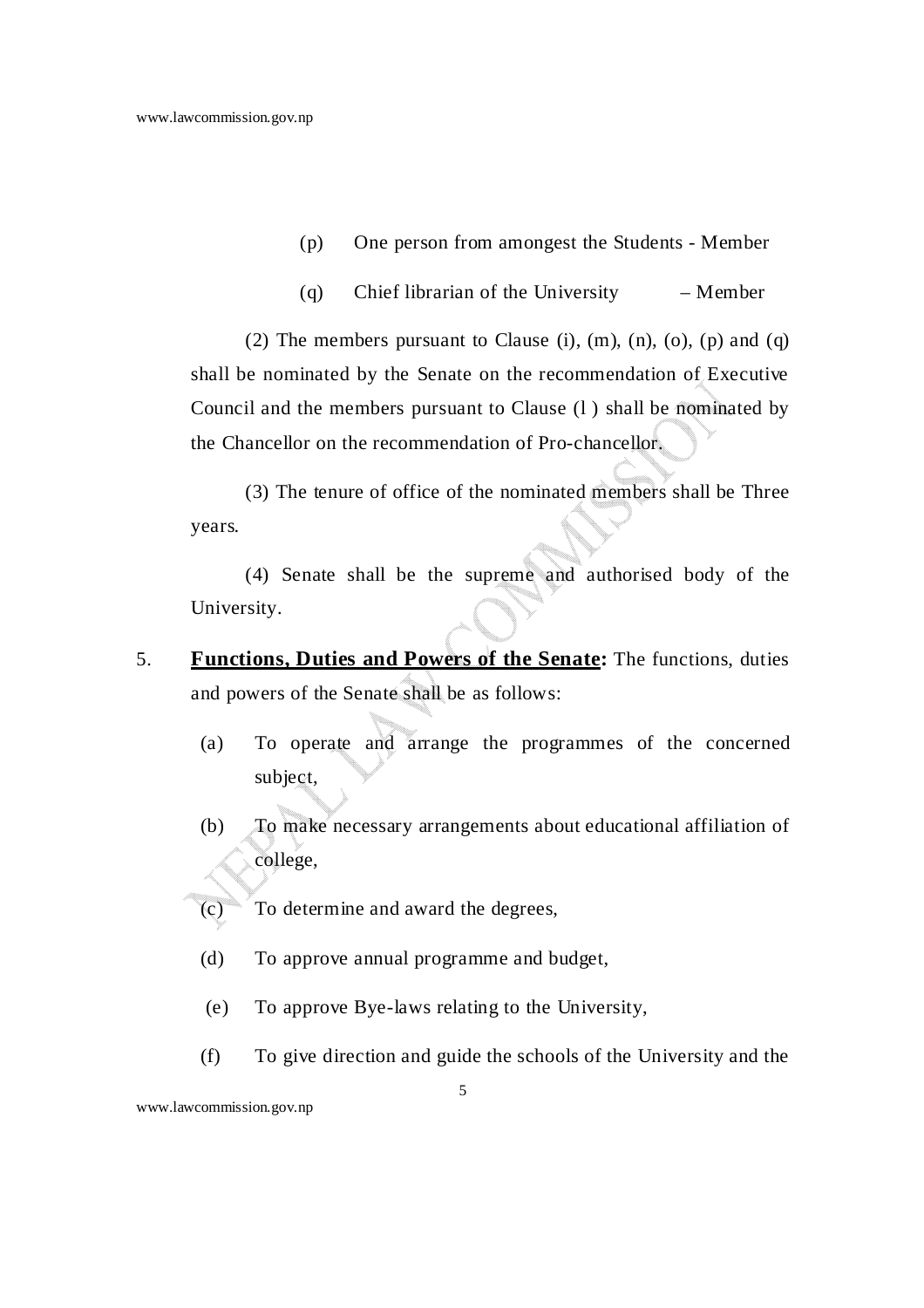affiliated colleges,

- (g) To discuss on annual reports of the University and bodies thereunder and to evaluate their programmes,
- (h) To discuss and approve the audit report of the University,
- (i) To approve the post of necessary teachers and employees for the educational and administrative function of various bodies of the University.
- (j) To provide approval for the operation of new programmes.
- (k) To constitute a committee to recommend for the appointment of Vice-chancellor to the Chancellor,
- (j) To constitute various committees as per necessity,
- (k) To perform other functions as prescribed.
- 6. **Constitution of Executive Council**: (1) There shall be an Executive Council consisting the following members:

| (a)                                        | Vice-Chancellor                             | - Chairperson |
|--------------------------------------------|---------------------------------------------|---------------|
| (b)                                        | Registrar                                   | - Member      |
| (c)                                        | Two persons from amongst the Deans - Member |               |
| One representative nominated by the<br>(d) |                                             |               |
|                                            | Senate from the Teachers                    | - Member      |
|                                            | h                                           |               |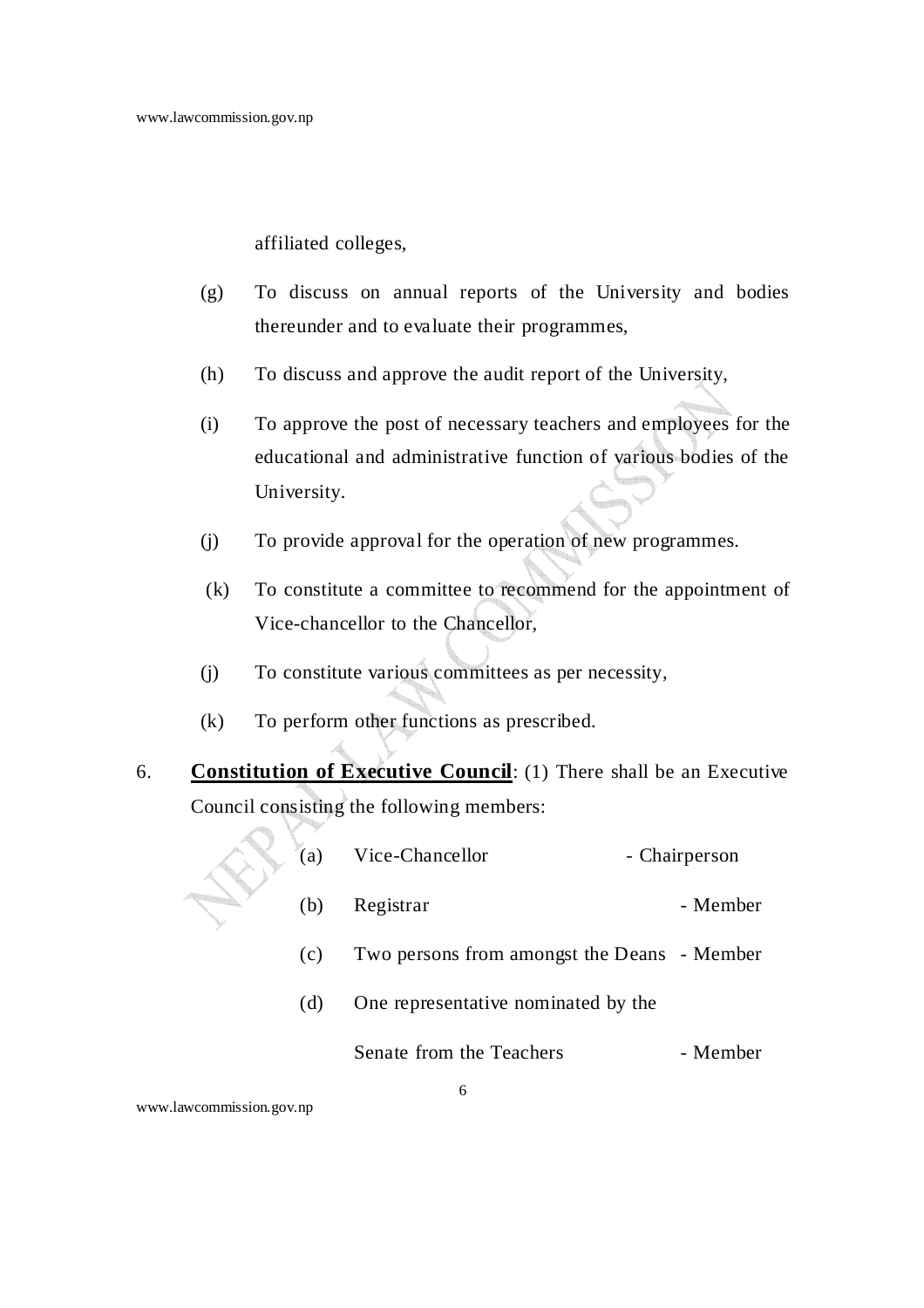(2) The members pursuant to Clause (c) of Sub-section (1) shall be member according to chronological order from time to time.

 (3) The tenure of office of the nominated members shall be Three years.

- 7. **Functions, Duties and Powers of the Executive Council**: The functions, duties and powers of the Executive Council shall be as follows:
	- (a) To execute or cause to execute the decisions and directives of the Senate,
	- (b) To follow the policy and direction determined by Government of Nepal,
	- (c) To prepare annual programmes, budget, progress report, audit report and other resolutions,
	- (d) To accept grant, donation to the University,
	- (e) To protect the fund and movable or immovable property of the University and sell such property subject to the policy and guidelines of the Senate as per necessity,
	- (f) To coordinate, look after and supervise the programmes conducted by the University and to submit report thereof to the Senate,
- 7 www.lawcommission.gov.np (g) To draft Rules relating to the University and submit them to the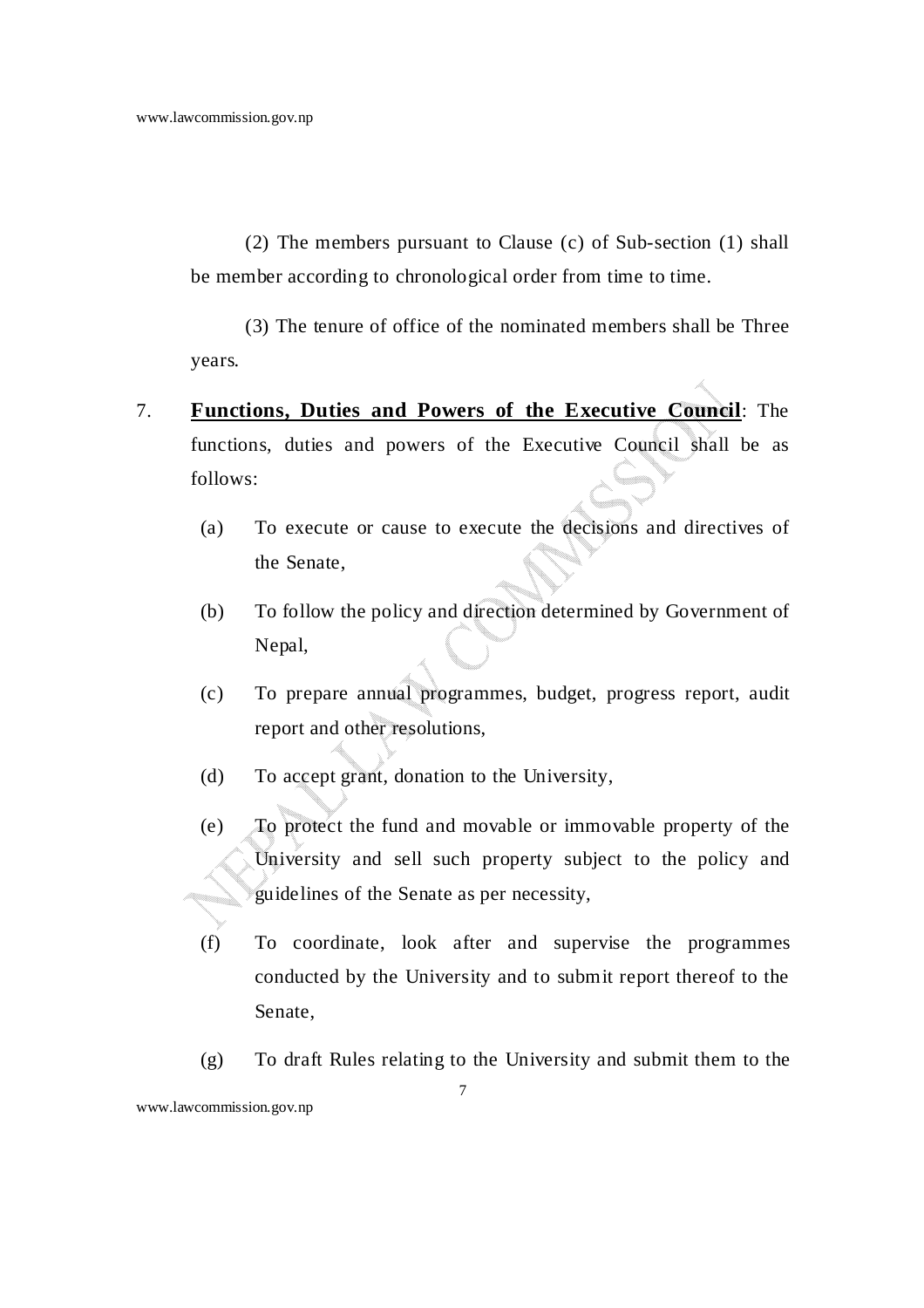Senate for approval,

- (h) To appoint teachers and employees necessary for the University,
- (i) To determine the terms and conditions of service of the employees and to submit report thereof to the Senate.
- 8. **Constitution of Academic Council**: (1) There shall be an Academic Council, as a main body in the educational and academic field, consisting as follows:
	- (a) Vice-Chancellor Chairperson
	- (b) Registrar Member
	- (c) Deans (C) Deans Member

(d) Five persons from amongst the

Chairperson of the Subject Committees - Member

(e) Two persons from amongest the

affiliated Campus -Member

 (2) The members other than the *ex-officio* members shall be nominated by the Senate.

 (3) The tenure of office of the nominated members shall be Three years.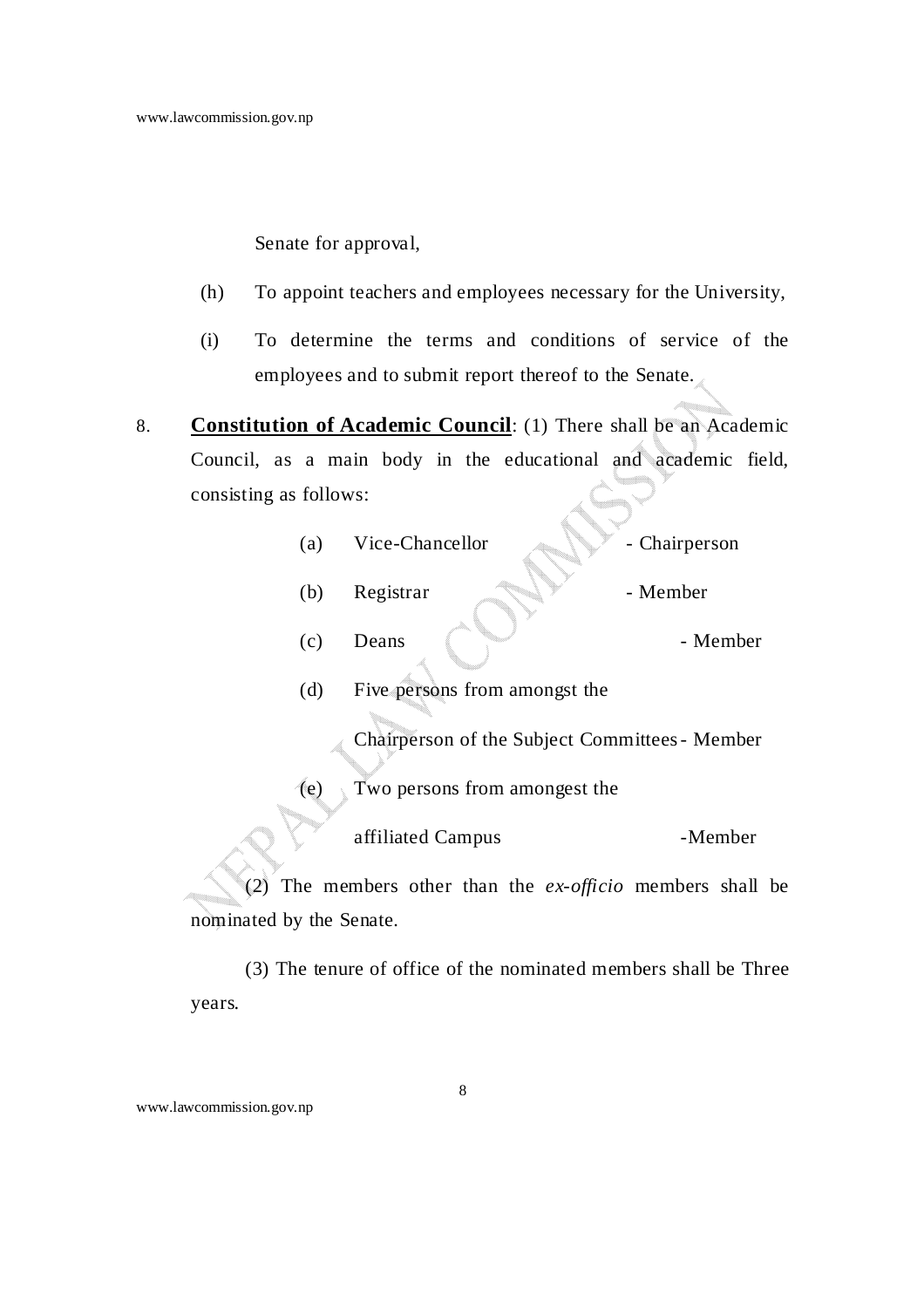- 9. **Functions, Duties and Powers of the Academic Council**: The functions, duties and powers of the Academic Council shall be as follows:–
	- (a) To function as a main body in the educational and academic field of the University,
	- (b) To determine the standard of study and teaching, curriculum, standard of the examination and their types, modes of evaluation, educational materials, numbers of the student to be admitted and qualification thereof in the University,
	- (c) To formulate the policy relating to research and approve research programmes,
	- (d) To evaluate the educational programmes of the students.
	- (e) To determine the standard of teaching and research,
	- (f) To arrange for honorary degrees,
	- (g) To determine the minimum qualification of the teacher of all different levels.
- 10. **Organisation of the University**: (1) The collective form of Chancellor, Vice-chancellor, Deans, Registrar and affiliated colleges shall be the structure of the University.

 (2) There shall be prescribed schools on prescribed subjects for higher education.

www.lawcommission.gov.np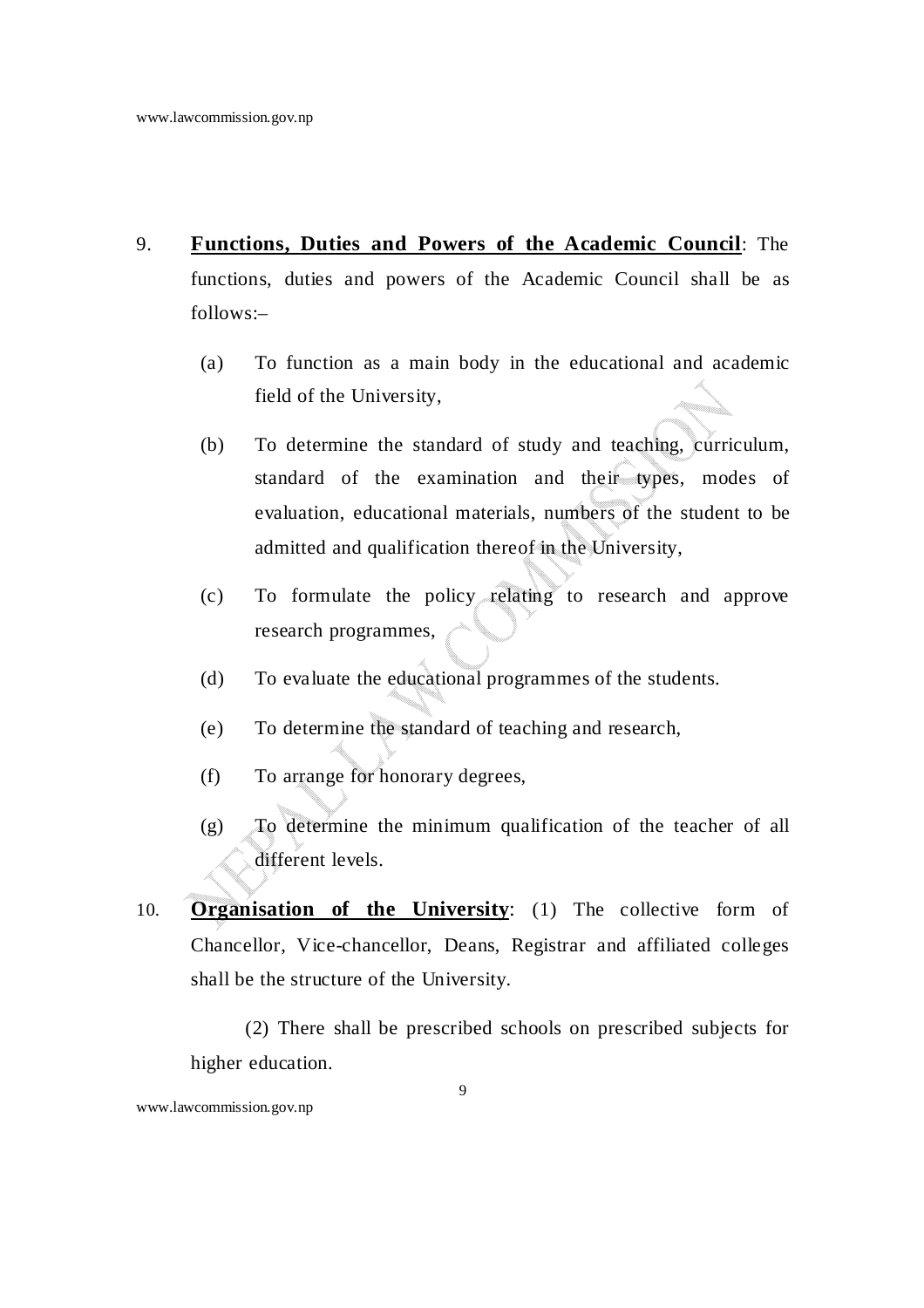(3) Functions, duties and powers of the schools shall be as prescribed.

(4) The provision relating to colleges shall be as prescribed.

11. **Responsibility and Delegation of Powers**: (1) Subject to this Act and Rules made thereunder all the powers of the University shall be vested on the Senate.

 (2) The Senate may delegate any or all of the powers conferred on it under this Act or the Rules framed thereunder to the Executive Council, Academic Council or any officials or Committees formed as prescribed as per necessity.

- 12. **Officials**: The University shall have the following officials:
	- (a) Chancellor,
	- (b) Pro-Chancellor,
	- (c) Vice-Chancellor,
	- (d) Registrar,
	- (e) Deans,
	- (f) Other officials.
- 13. **Chancellor:** (1) The Prime Minister shall be the Chancellor of the University.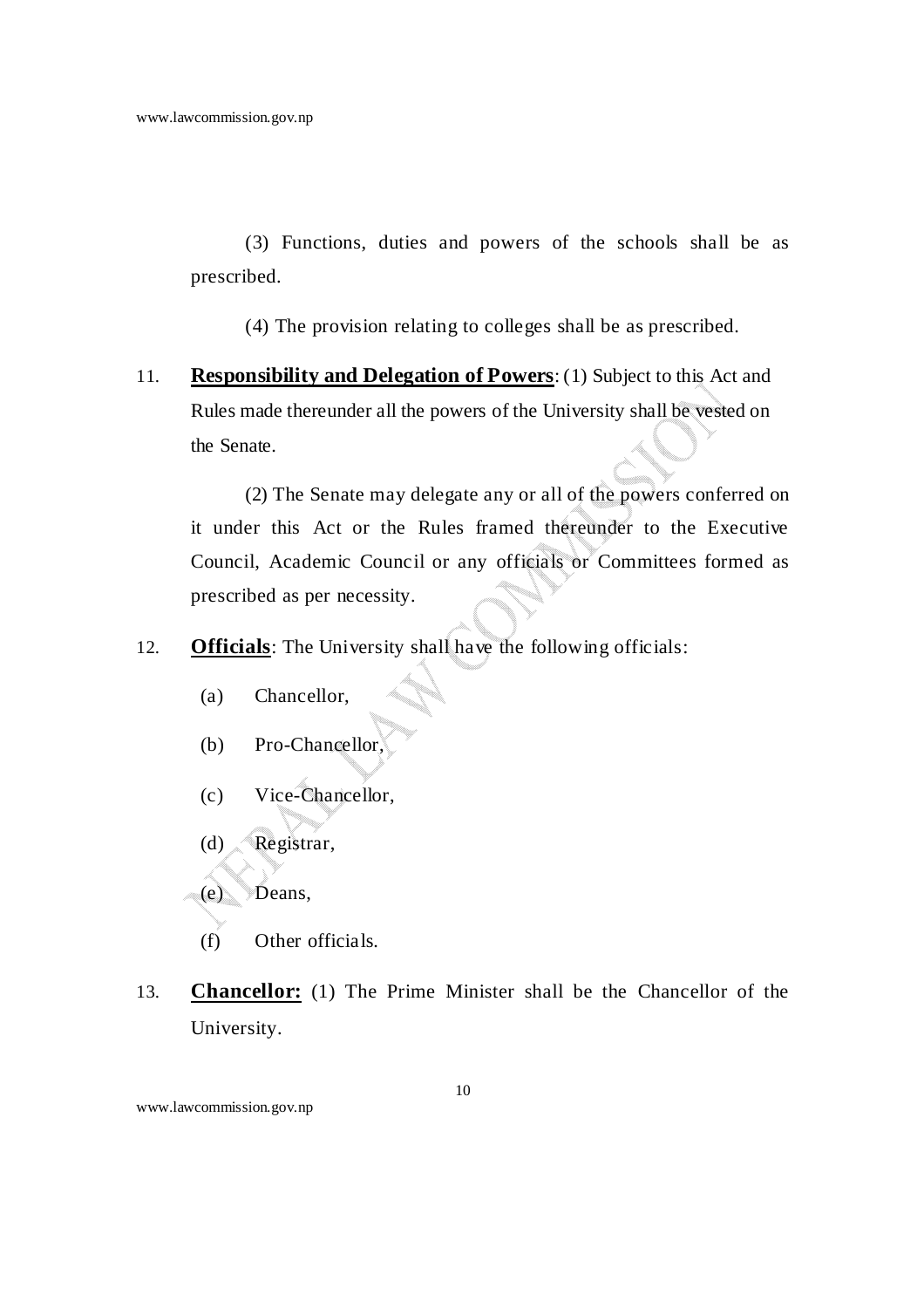(2) The Minister for Education shall be the Pro-Chancellor of the University.

 (3) The Chancellor shall be the chief of the University and chairperson of the Senate.

 (4) The Chancellor shall have power to inspect or inquire or cause to inspect or inquire any subject or matter relating to the University.

 (5) The Chancellor may revoke any act done against this Act and Rules made thereunder.

(6) Others powers of the Chancellor shall be as prescribed.

 (7) The functions to be performed by the Chancellor may be caused to be performed by the Pro-chancellor.

14. **Vice-Chancellor**: (1) The Vice-Chancellor shall be appointed by the Chancellor for Four years from the persons recommended by Three member committee constituted by the Senate.

(2) The Vice-chancellor shall be the chief administrative official of the University.

(3) The Vice-chancellor shall be the full-time working paid official. His/her remuneration and conditions of service shall be as prescribed.

(4) In absence of the Chancellor and Pro-Chancellor, the Vice-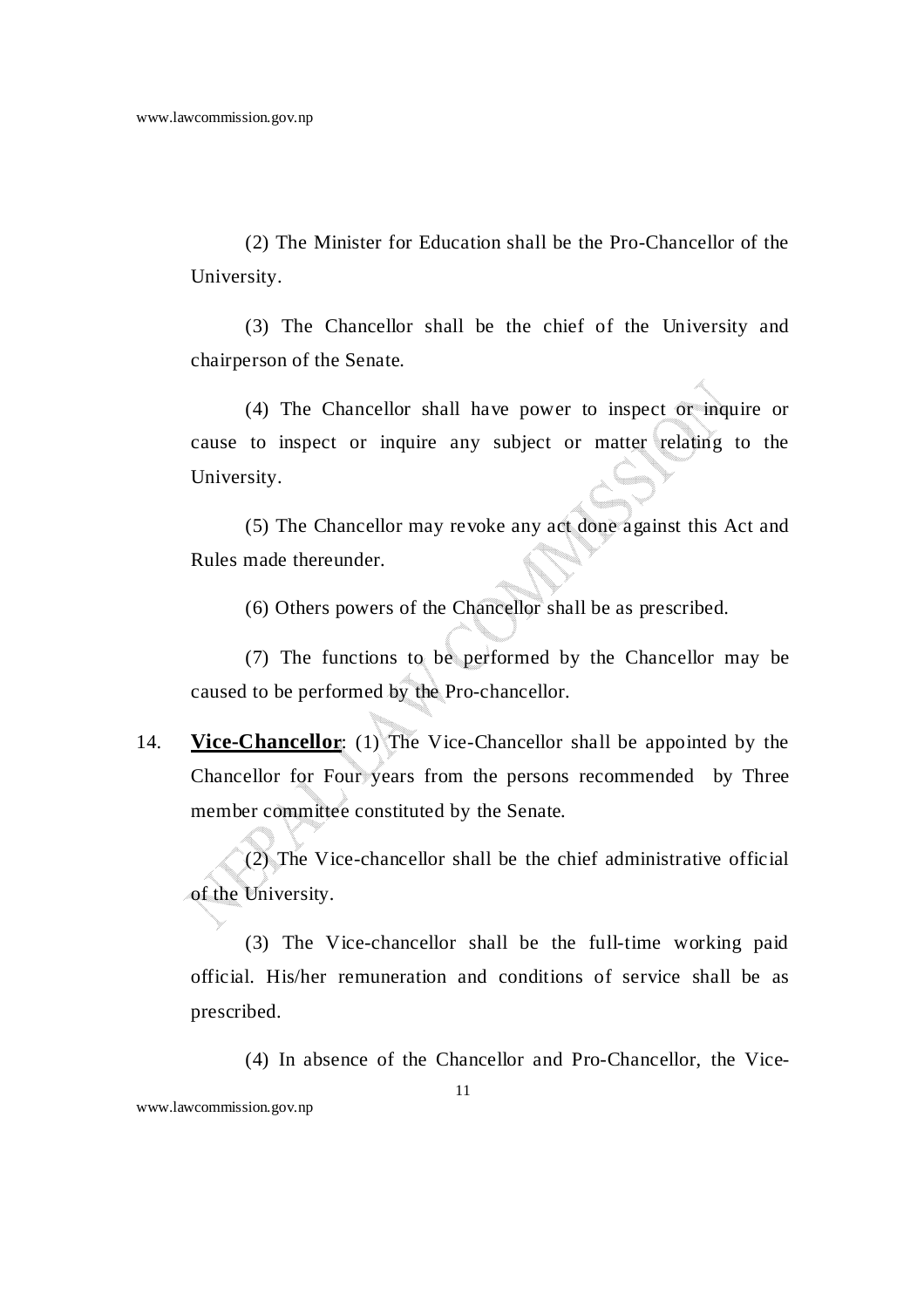Chancellor shall preside over of the Senate.

(5) The Vice-chancellor shall have the duty to abide by or cause to abide by this Act and Rules made thereunder and for this purpose he/she may carry out an appropriate and necessary function if in his/her opinion it is an emergency and it has to be done immediately and a notice thereof shall be provided as soon as possible to the concerned official or institution.

(6) The Vice-Chancellor shall execute the decision or order of the Senate.

(7) The Vice-Chancellor shall have general control over all the educational and academic functions of the University.

 (8) All the proposals (matters) to be submitted to the Senate shall be submitted through the Vice-chancellor.

 (9) The Vice-Chancellor shall implement all the functions of the University as per the direction of the Senate.

15. **Registrar***:* (1) The Registrar of the University shall be appointed by the Chancellor for Four years on the recommendation of the Vice-Chancellor.

(2) The Registrar shall be the full-time working paid official.

 (3) The Registrar shall authenticate the decision or order of the Senate.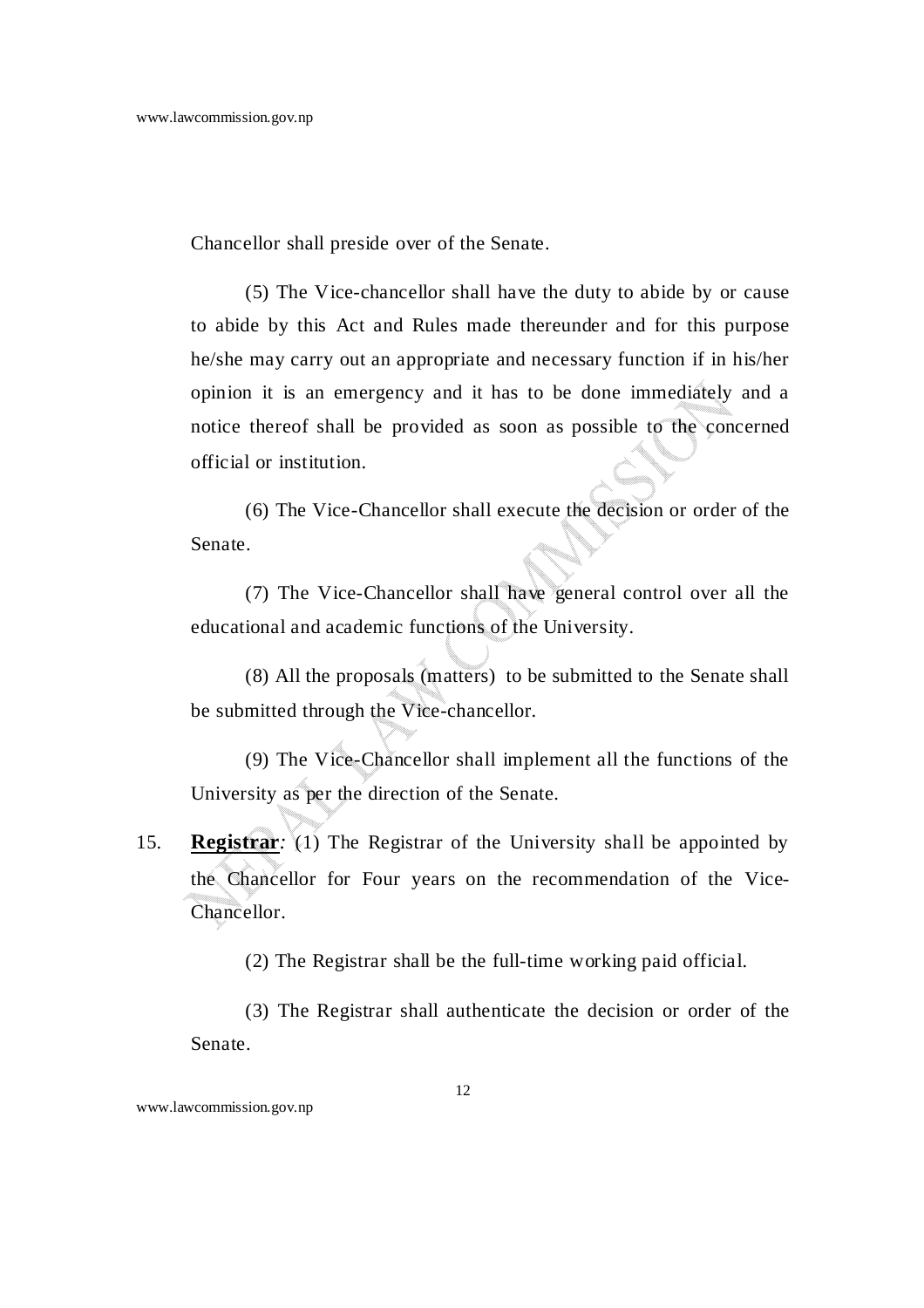(4) The Registrar shall have the power to accomplish or cause to accomplish the all kinds of administrative and academic functions of the University.

 (5) The general administration, financial administration and academic functions shall be accomplished under the Registrar.

(6) Other Functions, Duties, Powers and Remuneration of the Registrar shall be as prescribed.

16. **Dean and other Officials**: (1) The Dean shall be appointed for Three years.

(2) The Dean shall be the chief of the faculty and he/she shall be a full time working official.

(3) The Dean shall be appointed by the Executive Council.

(4) Functions, Duties and Powers of the Dean and other officials shall be as prescribed.

- 17. **School**: The main educational programmes of the University shall be conducted in the schools. The schools shall be established for the faculty of Arts, Science, Management, Technology etc.
- 18. **Education council and Subject Committee**: (1) In order for operation of educational and academic programmes there shall be an Education Council in each school.

13 (2) There shall be various subject committees under the Education